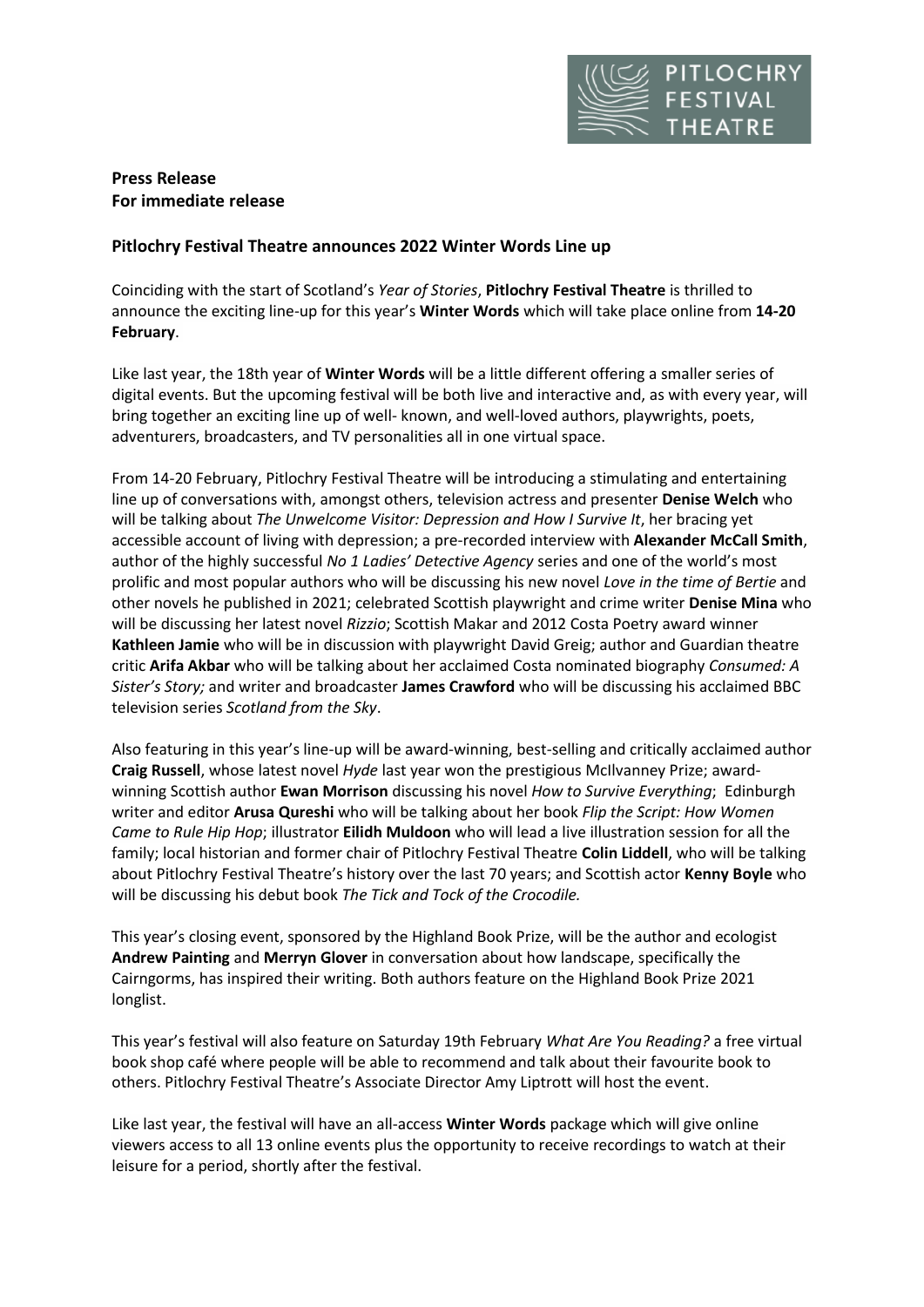

## **All tickets will be limited this year – book now to avoid disappointment.**

Individual tickets and package options go on sale for **Winter Words** on **Thursday 20 January at 10am**. To find out more and for tickets call the Box Office team on **01796 484626** or visit [www.pitlochryfestivaltheatre.com/](http://www.pitlochryfestivaltheatre.com/)winterwords

**-Ends-**

**For all press interviews please contact Duncan Clarke PR: T 07880893750 or E [duncanclarkepr@gmail.com](mailto:duncanclarkepr@gmail.com)**

#### **Notes to Editors**

#### **2022 Line up**

## **Mon 14 Feb – 5-6pm – Craig Russell:** *Hyde*

About the book: Winner of the McIlvanney Prize 2021 Edward Hyde has a strange gift - or a curse - he keeps secret from all but his physician. He experiences two realities, one real, the other a dreamworld state brought on by a neurological condition. When murders in Victorian Edinburgh echo the ancient Celtic threefold death ritual, Captain Edward Hyde hunts for those responsible. In the process he becomes entangled in a web of Celticist occultism and dark.

Craig Russell's novels have been translated into twenty-five languages worldwide. He is the first person in the history of the award to win the McIlvanney Prize twice. Screen rights to his latest novel, *Hyde*, have been acquired by a major Hollywood studio. *The Devil Aspect* is in development with Sony/Columbia Pictures. *The Lennox* series has been acquired by BAFTA award-winning Synchronicity Films for adaptation into a returning TV series. The first television adaptation in Germany, by Tivoli Films, of a Jan Fabel novel attracted an audience of six million viewers. Four further novels have been made into films (in one of which Craig Russell makes a cameo appearance as a German detective). Ian Rankin chose *Hyde* as his Best Mystery Novel of 2021 for PBS in the US, and for Best Books of the Year for the New Statesman in the UK

#### **Tue 15 Feb: 7-8pm – Arusa Qureshi:** *Flip the Script: How Women Came to Rule Hip Hop*

Arusa Qureshi is a writer and editor based in Edinburgh, and an enthusiastic advocate for diversity and accessibility within arts and culture. She is the former Editor of The List and writes mostly about music, most recently Flip the Script –a book about women in UK hip hop, published by 404 Ink. Her work has appeared in The Scotsman, Clash, The Guardian, GoldFlakePaint, Time Out, NME and more. In 2017, she was shortlisted for PPA Scotland's Young Journalist of the Year Award and was also the winner of the Allen Wright Award for quality writing in arts journalism. She is on the board of the Scottish Music Centre and is a Trustee of the Saltire Society.

## **Wed 16 Feb: 1-2pm Eilidh Muldoon - Illustration**

Eilidh Muldoon studied Art History and gained an MFA in Illustration from Edinburgh College of Art in June 2013, where she is currently a tutor. She is also a freelance artist and illustrator whose work has appeared in prints, greetings cards and giftware.

## **Thu 17 Feb 7-8pm: James Crawford**: *Scotland from the Sky*

James Crawford is a writer, publisher, and broadcaster. His first major work of non-fiction, the critically acclaimed Fallen Glory: The Lives and Deaths of the World's Greatest Lost Buildings, was Sunday Times 'Must Read,' The Scotsman, Independent and New Statesman 'Book of the Year' and was shortlisted as 'Best Non-Fiction Book' at the 2016 Saltire Literary Awards. In 2018 he scripted and presented the three-part BBC One documentary series Scotland from the Sky. Shortlisted as 'Best Factual Series' at the 2019 Royal Television Society Awards Scotland, a second series was broadcast in Summer 2019, and a third series was broadcast in winter 2021.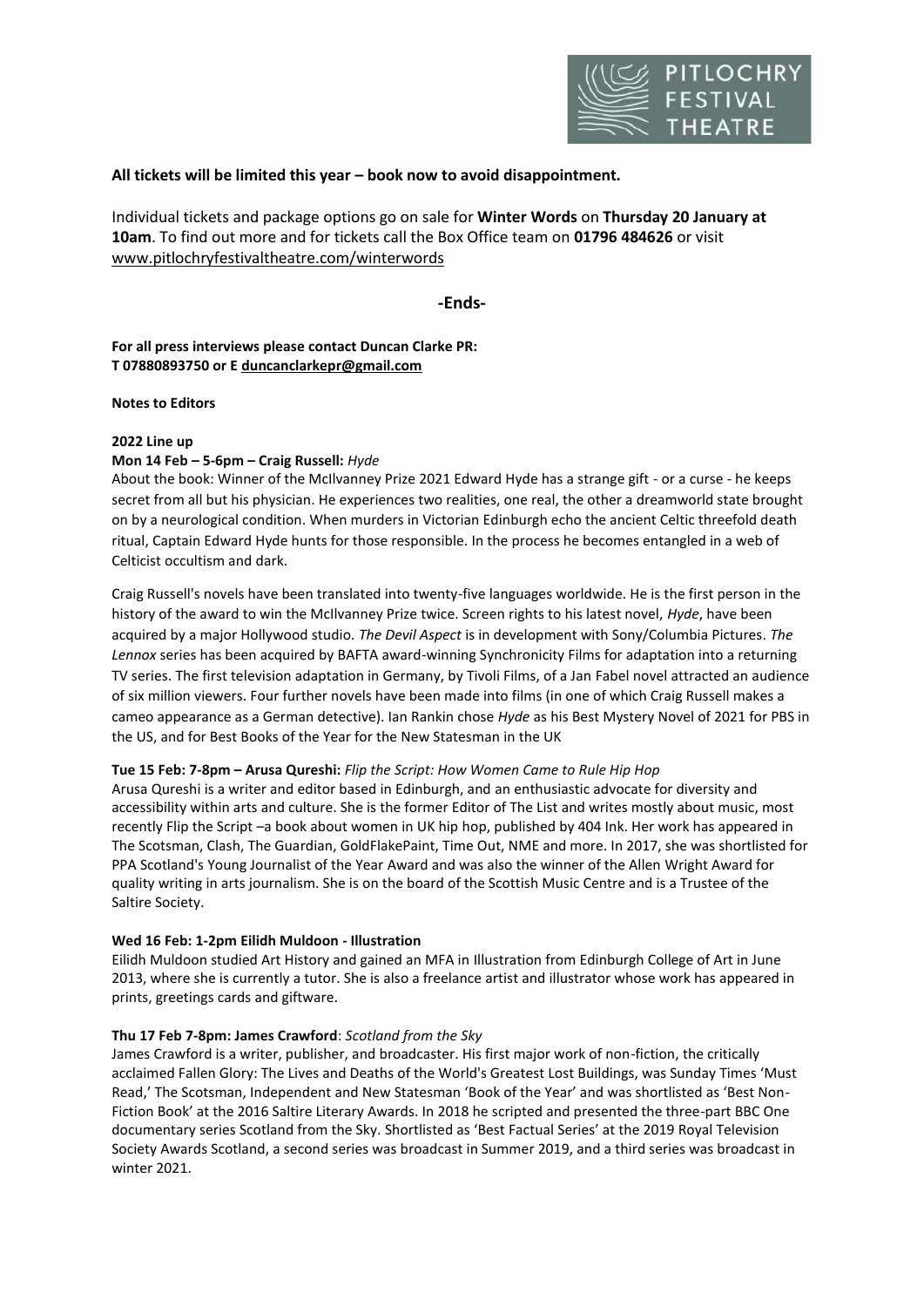

He has also written several other books including Who Built Scotland: A History of the Nation in 25 Buildings, Above Scotland, Scotland's Landscapes, and Aero films: A History of Britain from Above.

## **Fri 18 Feb 7.30-8.30pm: Alexander McCall Smith**: *Love in the Time of Bertie and other stories*

Alexander McCall Smith is one of the world's most prolific and most popular authors. His career has been a varied one: for many years he was a professor of Medical Law and worked in universities in the United Kingdom and abroad. He has served as Vice-Chairman of the Human Genetics Commission of the UK; a member of the International Bioethics Commission of UNESCO; Chairman of the Ethics Committee of the British Medical Journal and Chairman of the Ethics Committee of the Roslin Institute. Then, after the publication of his phenomenally successful No 1 Ladies' Detective Agency series, which has sold over twenty million copies in the English language, he devoted his time to the writing of fiction and has seen his various series of books translated into over forty-six languages and become bestsellers through the world. These include the 44 Scotland Street novels, first published as a serial novel in The Scotsman, the Isabel Dalhousie novels, the Von Igelfeld series, the Corduroy Mansions series–and the newest series, the Detective Varg novels –Scandi Blanc –in which there are three books so far, The Department of Sensitive Crimes, The Talented Mr Vargand the Man with the Silver Saab.

Five new novels will be published over the course of 2021. An audiobook of Alexander's poetry collection, in a Time of Distance, read by the author himself, will also be released to the UK in late summer.

#### **Sat 19 Feb: 12.30pm-1.30pm –** *What Are You Reading?*

Come and join Pitlochry Festival Theatre's Associate Director **Amy Liptrott** (the other one!) in the virtual book shop café. There would be tea and cake if the virtual world allowed. There *will* be lively conversation! Stories take us on journeys, help us see the world from a different point of view and help us understand what it is to be human. They also bring us a lot of joy. So, what better way to start your literary year than by recommending a book to others. Come ready to add some brilliant new books to your reading pile. Attending the session is free. You can come and listen or come and share or come and do both

#### **Sat 19 Feb: 2-3pm – Denise Welch:** *The Unwelcome Visitor: Depression and How I Survive It.*

*The Unwelcome Visitor: Depression and How I Survive It* is a bracing and yet accessible account of living with depression by actor, presenter, and mental health advocate Denise Welch. It went into the Sunday Times Bestseller List at number 3 when published in hardback in June 2020 and remained there for seven weeks.

Back in September 2019 Denise was inundated with supportive messages after sharing a heartfelt video of herself on social media during a mild episode of clinical depression – explaining to her followers in a series of clips both the physical and emotional effects she experiences. In *The Unwelcome Visitor* Denise opens up further about her journey with depression over the past 30 years and sets out to show readers how they too can manage and live a full life alongside their own 'visitor'. Typically candid, Denise brings her trademark humour and honesty to a conversation that we must continue to have and reassures readers it is brave and courageous to be open and vulnerable, and they too can take back control.

Denise Welch is an actor and television personality. Among her TV drama credits are *Coronation Street* and *Waterloo Road*, alongside being a regular panellist on the ITV lunchtime chat show *Loose Women*. Denise has authored four previous books, both fiction and non-fiction.

#### **Sat 19 Feb: 3.30pm-4.30pm – Arifa Akbar:** *Consumed: A Sisters Story*

Arifa Akbar is chief theatre critic for *The Guardian*. A journalist of over 20 years, she was previously the literary editor of *The Independent* where she also worked as a news reporter and arts correspondent. She was head of content at the publisher Unbound and contributed to *The Observer* and *FT*. Her first book, *Consumed: A Sister's Story,* was shortlisted for the Costa Book Awards and longlisted for the Baillie Gifford Prize in 2021. Her work has appeared in several anthologies. She is on the board of trustees at English PEN and the Orwell Foundation.

## **Sat 19 Feb: 7-8pm – Kathleen Jamie:** *Poetry at the heat of our Culture*

Kathleen Jamie, poet, and essayist was born in Renfrewshire in 1962. Her work concerns nature, travel, and culture. Her poetry collections to date include *The Overhaul,* which won the 2012 Costa Poetry Prize, and *The*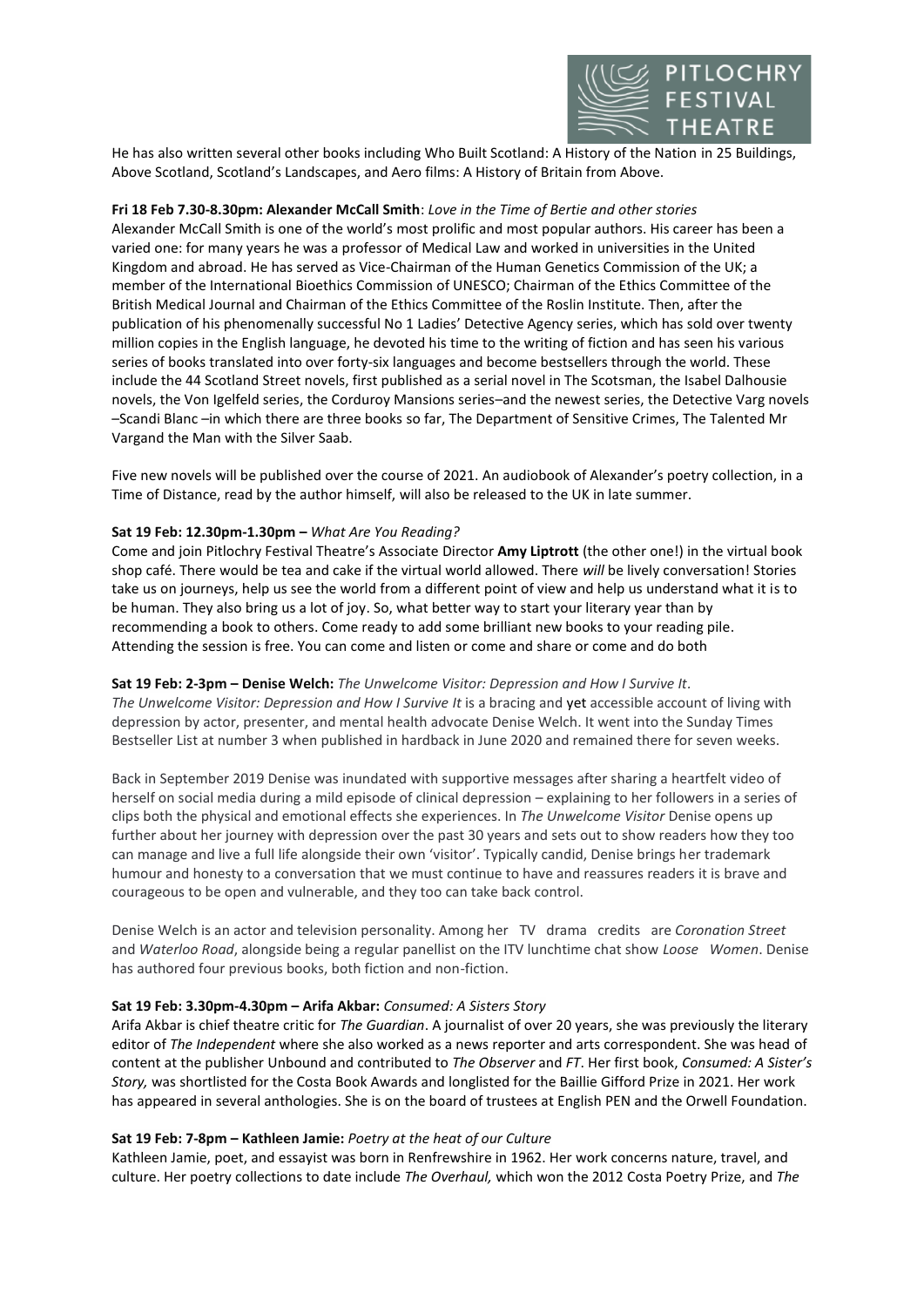

*Tree House,* which won the Forward Prize. Her non-fiction includes the highly regarded books *Findings and Sightlines*, both regarded as important contributions to the 'new nature writing'. Her most recent poetry collection, *The Bonniest Companie* appeared in 2015, and won the Saltire Scottish Book of the Year Award. She is presently serving as the Scottish Makar, or National Poet[. http://www.kathleenjamie.com](https://owa.pitlochryfestivaltheatre.com/owa/redir.aspx?C=GuUiBAC7H6ZuWScLFLttuX0Kv_wWi6F2feibmw1SYK_0SLXxBLTZCA..&URL=https%3a%2f%2flinkprotect.cudasvc.com%2furl%3fa%3dhttp%253a%252f%252fwww.kathleenjamie.com%26c%3dE%2c1%2c2nW2KIPWG2iu_ufA05As1RZTuwmdeRox8BbY8tNjVfqwdbPl_qfdyTyVmixA0MW-ySDZZtibR-zL9-8d1Z66g01cSjcGhTR-inLgF9tk18Fzwm6P6OZc%26typo%3d1)

## **Sat 19 Feb: 8.30-9.30pm – Denise Mina:** *Rizzio*

Denise Mina was born in East Kilbride in 1966. Her novels include *The End of the Wasp Season* and *Gods and Beasts*, both of which won the prestigious Theakstons Old Peculiar Crime Novel of the Year Award in consecutive years. Her novel *Conviction* was a Reese Witherspoon Book Club Pick and a Sunday Times, Observer and Telegraph 'Book of the Year.' Denise also writes short stories, and in 2006 wrote her first play. She is a regular contributor to TV and radio.

### **Sun 20 Feb: 12.30-1.30pm – Colin Liddell***: The History of Pitlochry Festival Theatre*

Colin Liddle was educated at Balliol College, Oxford, and Edinburgh University, Colin was the first Accredited Specialist in Charity Law in Scotland. He retired as a solicitor, after more than 40 years in the profession, based in Pitlochry, in 2021. Colin has been a Trustee of THE THEATRE since 2002 and was Chair between 2011 and 2020. Each of Colin's father and mother were THE THEATRE Trustees (collectively between 1962 - 1992). Colin remains involved in several charities, local and national, as Trustee or Chair, and as a mentor to both Chairs and CEOs of charities. He is a local historian, lecturer and author, and was a commentator at Pitlochry Highland Games for 35 years. His hobbies include backcountry skiing, hill-walking and photography.

#### **Sun 20 Feb: 2-3pm – Kenny Boyle:** *The Tick and Tock of the Crocodile*

Kenny Boyle was born on the Isle of Lewis. He trained as an actor at the Royal Conservatoire of Scotland and holds an honours degree from the University of Strathclyde. He is the star of the multi-award-winning short film Perfect Strangers (2015) and of the feature-film follow up, Lost at Christmas (2020). His plays include Playthrough and An Isolated Incident, and in 2021 he received a New Playwrights Award from the Playwrights' Studio, Scotland. The Tick and the Tock of the Crocodile Clock is his debut novel.

#### **Sun 20 Feb: 3-4pm – Ewan Morrison**: *How To Survive Everything*

Ewan Morrison is an award-winning Scottish author. His novels have won the Saltire Fiction Prize, the Glenfiddich Scottish Writer of the Year Prize, and the Creative Scotland/SMIT Fiction Book of the Year Prize. His latest novel How to Survive Everything is being developed as a TV series. His novel Nina X is being adapted as a feature film.

#### **Sun 20 Feb: 5-6pm – Andrew Painting and Merryn Glover***: Inspired by landscape*

Andrew Painting and Merryn Glover in conversation about how landscape, specifically the Cairngorms, has inspired their writing. Both authors feature on the Highland Book Prize 2021 longlist.

#### Andrew Painting: *Regeneration*: *The Rescue of a Wild Land*

Andrew grew up in the south of England and studied English at King's College, London, and Environmental Anthropology at Aberdeen University. He moved to Scotland to volunteer with the RSPB and since 2016 has been Assistant Ecologist at the Mar Lodge Estate.

#### Merryn Glover: *Of Stone and Sky*

Merryn was born in a former Rana palace in Kathmandu and grew up in Nepal, India, and Pakistan. Her first major work was a stage play, The Long Way Home, which was broadcast on Radio Scotland. She has written three further radio plays for Radio 4 and Radio Scotland. Merryn's first novel, A House Called Askival (2014), was published by Freight. In 2019, she was appointed the first Writer in Residence for the Cairngorms National Park.

**Andrew Painting** in conversation with **Merryn Glover** is sponsored by: